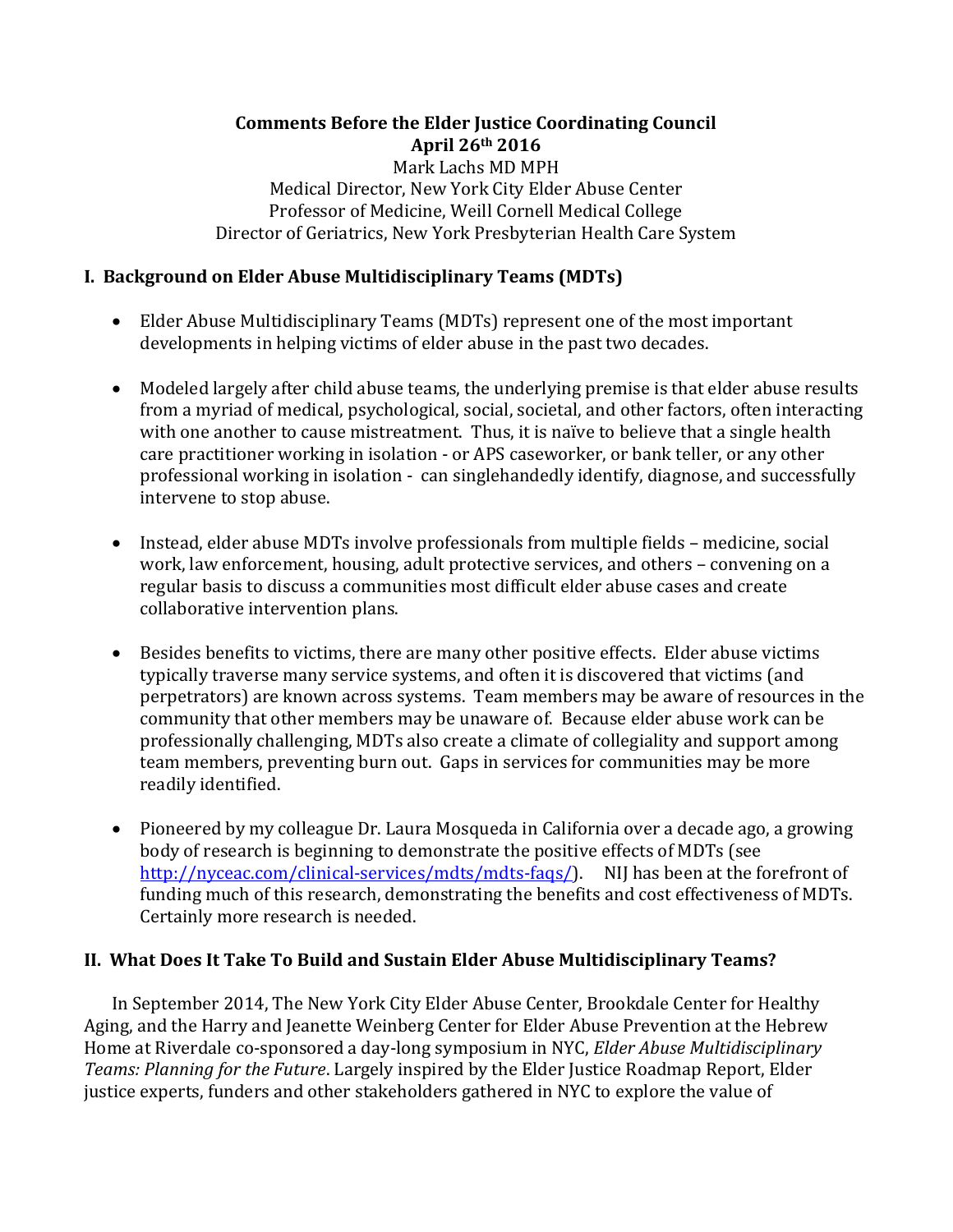multidisciplinary teams (MDTs) and plan for replicating and sustaining this important model. Participants identified four recommended priorities for the field with respect to sustaining and replicating MDTs, including developing a Technical Assistance Center for MDTs. (For the monograph, see

http://nyceac.com/wpcontent/uploads/2015/04/Elder Abuse MDTs Planning for the Future Fi [nal.pdf\)](http://nyceac.com/wp-content/uploads/2015/04/Elder_Abuse_MDTs_Planning_for_the_Future_Final.pdf)

These recommendations focus on four areas: Evidence, Messaging, Funding and Know-How.

- **Evidence:** We need to create an even greater compelling body of *evidence* demonstrating the value of MDTs. This includes *Standardized Data Collection to Enhance Service to Victims, Evaluate MDTs, and Facilitate Critically Needed Research.*Standardized data collection is critical to MDTs for a variety of reasons: assuring quality, assessing outcomes, and conducting research to assess what elements of MDTs are effective.
- **Messaging:** At the heart of this recommendation about *messaging* was the need to improve our communications regarding the urgency of elder abuse, shared values that compel Americans to do more to protect older adults, and the value of MDTs.
- **Funding:** Cultivate *funding* for MDTs to achieve sustainability. Among the key components needed for funding are the MDT Coordinators<sup>1</sup> and specialists like geriatricians,<sup>2</sup> geropsychiatrists and forensic accountants.
- *Know-How:* Provide resources and technical assistance to guide the start-up of MDTs nationally and refine practice. MDTs are sprouting up throughout the United States; to assure that they are optimally effective we believe technical assistance to these teams is critical. Elements of technical assistance include identifying and training MDT coordinators (we believe that certification of MDT coordinators through a standardized curriculum is on the horizon), assuring optimal engagement with team members, implementing standardized data collection procedures and maintaining a database, participating in nation wide quality and research efforts through pooling of data and other activities, and how appeal to state and local officials to provide ongoing funding for MDT teams. The New York City Elder Abuse Center has been providing technical assistance for MDTs in other localities across the country for several years. We do this through direct 1:1 consultations, and we also host a monthly peer support group teleconference for MDT Coordinators to discuss successes and challenges. Notably, The Department of Justice

 $\overline{\phantom{a}}$ 

 $1$  Critical to the success of MDTs is the MDT Coordinator, whose responsibilities include leadership of MDT meetings (determining which cases are to be presented, memorializing and assuring a follow-up plan for each victim and assigning ownership of tasks to team members), coordinating the work of the team members, maintaining the MDT database, providing clinical and moral support to team participants. The MDT coordinator is the "glue" that holds MDTs together

<sup>&</sup>lt;sup>2</sup>. There is a dearth of physician manpower in aging nationwide; geriatricians and geriatric psychiatrists are critical members of MDT teams because of the many medical and psychiatric issues that arise in victims and perpetrators.